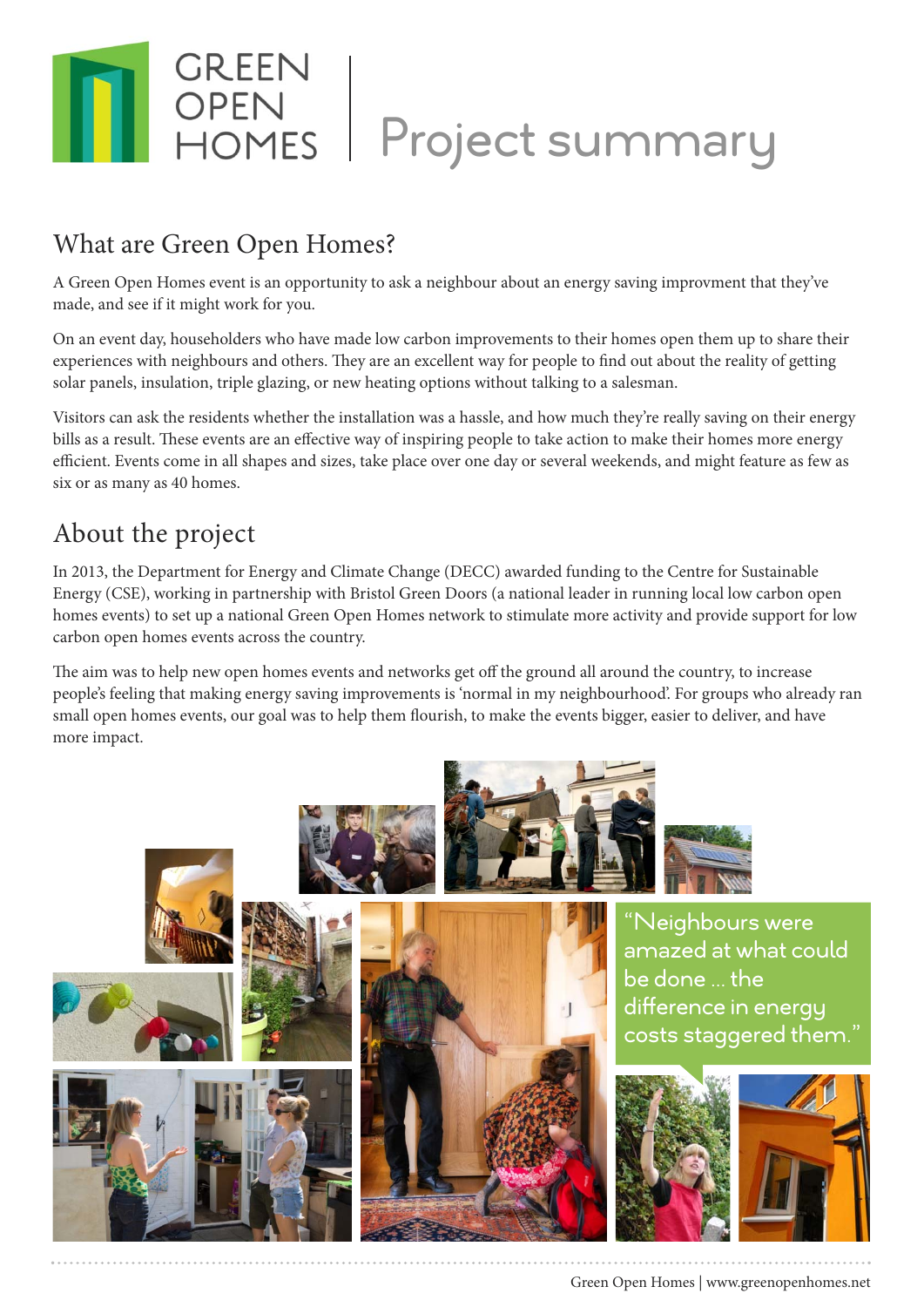

Project summary

## Our approach

#### The website

**GreenOpenHomes.net** acts as a national, searchable directory of open homes events. Organisers can create their own event pages on the site - they enter into a template all the details their visitors need, including profiles of their participating homes and generating an interactive event map.





### The guides and other resources

è

We produced a collection of 18 guidance notes for would-be event organisers, which are downloadable from the website. We also made them into a hard copy 'organiser handbook'. The guides cover everything from event planning to funding, from recruiting hosts to advice on insurance and marketing.

Alongside these, we provided examples of marketing materials, free graphics and photos, press release templates, and we sent out 20,000 copies of visitor feedback postcards to be used at events.

### The roadshow

We ran four roadshow events in October, in Newcastle, Leeds, Stokeon-Trent and London. People who had run open homes events shared their experiences and advice; we provided more information about the support, funding and resources available. Attendees enjoyed networking with one another.

#### The newsletter

A regular network update is sent out by email to 134 individuals at 70 organisations. The newsletter highlights good practice on topics such as publicity and evaluation, and signposts groups to useful resources on the website.



### Funding and expert support

To launch the Green Open Homes network, we ran a competition to award grants and expert support to groups wanting to run a new green open homes event. Groups could apply for grants worth £500-£20,000. A total of £180,000 was awarded. The 43 successful groups also received advice, guidance and mentoring from CSE and Bristol Green Doors.

## To read more about the groups

who received an award, download our Case Studies 2013-14 document from www.bit.ly/1nktV2T

#### Green Open Homes | www.greenopenhomes.net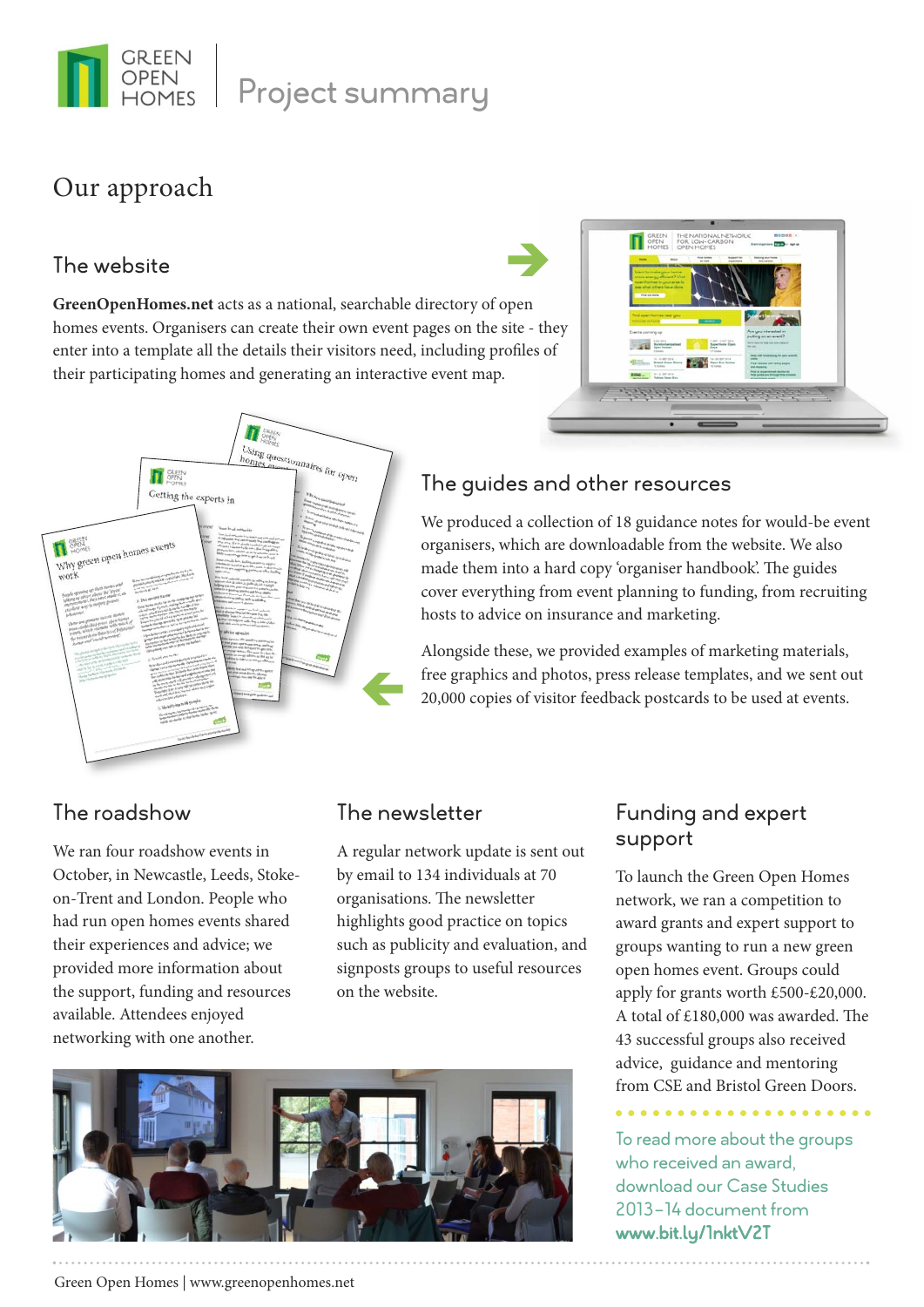

## The project in numbers ...

Number of organisations we supported: 49 Events established or revived: 27 Number of homes taking part in events: 607 Total number of visitors to events: 10,106 Visits to the website ('sessions'): 20,210 Website pageviews: 92,980



### What the visitors said...

Only 64% of visitors said they knew anything about eco-renovation before they came to an event. But 88% found their visit useful, and  $70\%$  said they now had a clear idea of how they might tackle improvements to their own home. Most encouragingly,  $71\%$  of visitors said they now intended to install energy saving or low carbon technologies in their home in the next five years, with 77% saying they would try to save energy at home by changing their habits.

"It was an inspirational two hours that will definitely shape the way we continue with our renovation.

"We'd been looking into solar PV for a while, and after seeing an example today and talking to the owner at length, we've decided to go ahead."

"All the owners answered our questions patiently and informatively. We found that since we have the capital to invest, what we really should be considering is 'why aren't we doing this?'"

"I've had a thoroughly inspiring day and I'm ready to go back and do it all to my own house!"

"Singularly the most positive aspect was that you're talking to real people who are not trying to sell you something."